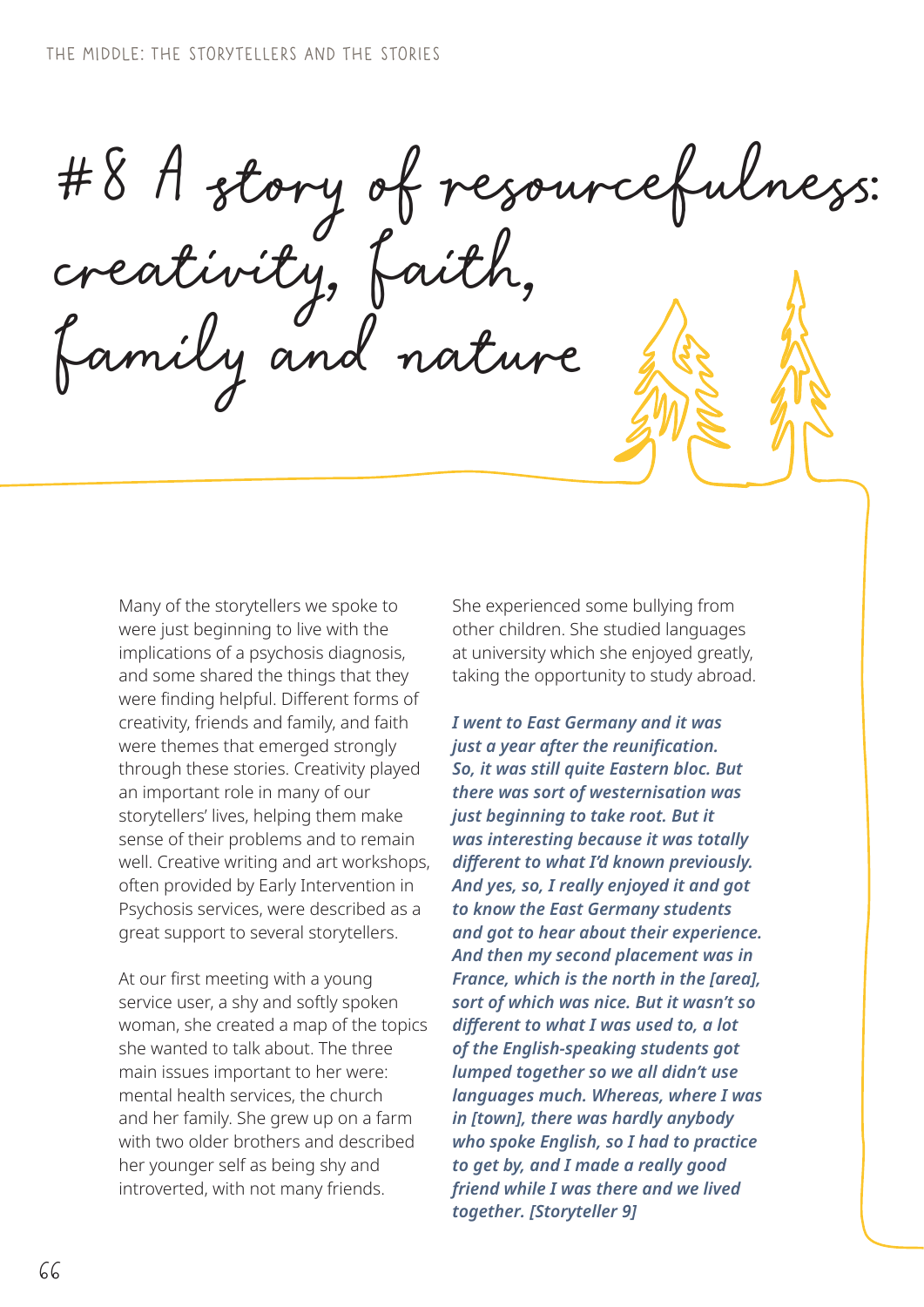After doing some translation work for a company, she moved on to working in administration for a trade union. This suited her better as she felt she was helping people who needed it.

*There was always that sense of satisfaction, in what I was doing, because initially when I was working as a translator, it was just a private company. Their interest was sort of, just making money and that was the only thing. I had some sense of satisfaction from the jobs I was doing, although a lot of the work I've done was temp jobs. It was quite interesting working for the trade unions, sort of thing, so I got to find out about how they operate, and I felt I got to know people – members and representatives.* 

*A lot of it would be people ringing up for advice on their sick pay [laughs] or maternity and that sort of thing, but it was interesting. I enjoyed it and I made some friends, who I am still in touch with, one or two of the friends I've made there. I worked for [council], in Children's Central Care. That was quite rewarding there, in that I was doing something good for the kids, even though I wasn't directly involved in that.*

One of her brothers had experienced mental ill-health and died at a young age due to a reaction to the combination of medications he was taking. He was on a life support machine which eventually had to be turned off. There was an inquest into the death, which was extremely upsetting for our storyteller and her family.

After going through the trauma of her brother's death, the storyteller experienced a relationship breakup and had to move home. She then developed depression. She was not well enough to go to work and thought seriously about taking her own life.

*The first thing was I'd come back from seeing a friend and I was very, very down and upset and I tried to take an overdose of tablets. I had paracetamols and ibuprofen – I didn't go through with it.*

Our storyteller explained that the main reason she changed her mind about taking an overdose was the fact that her parents had already lost a child.

*Yeah, yeah. I'm particularly close to my parents and in a way, that's what stopped me from – the main thing that stopped me from taking all the tablets that I had, because I was thinking about my parents and I couldn't put them through that again.*

*But, well, I sort of started to and stopped midway and I drank about half a bottle of vodka but at the same time… my previous manager phoned me, I think it was the following day, and I was struggling, I was still struggling in the morning and she called an ambulance that came and gave me a check over and she referred me to a, well helped me get a referral, to a counsellor who I saw and talked to for about four sessions […].*

Our storyteller was referred to the crisis team and onto Early Intervention in Psychosis services. She was off sick from work for some time and eventually quit her job as she needed time to deal with her illness.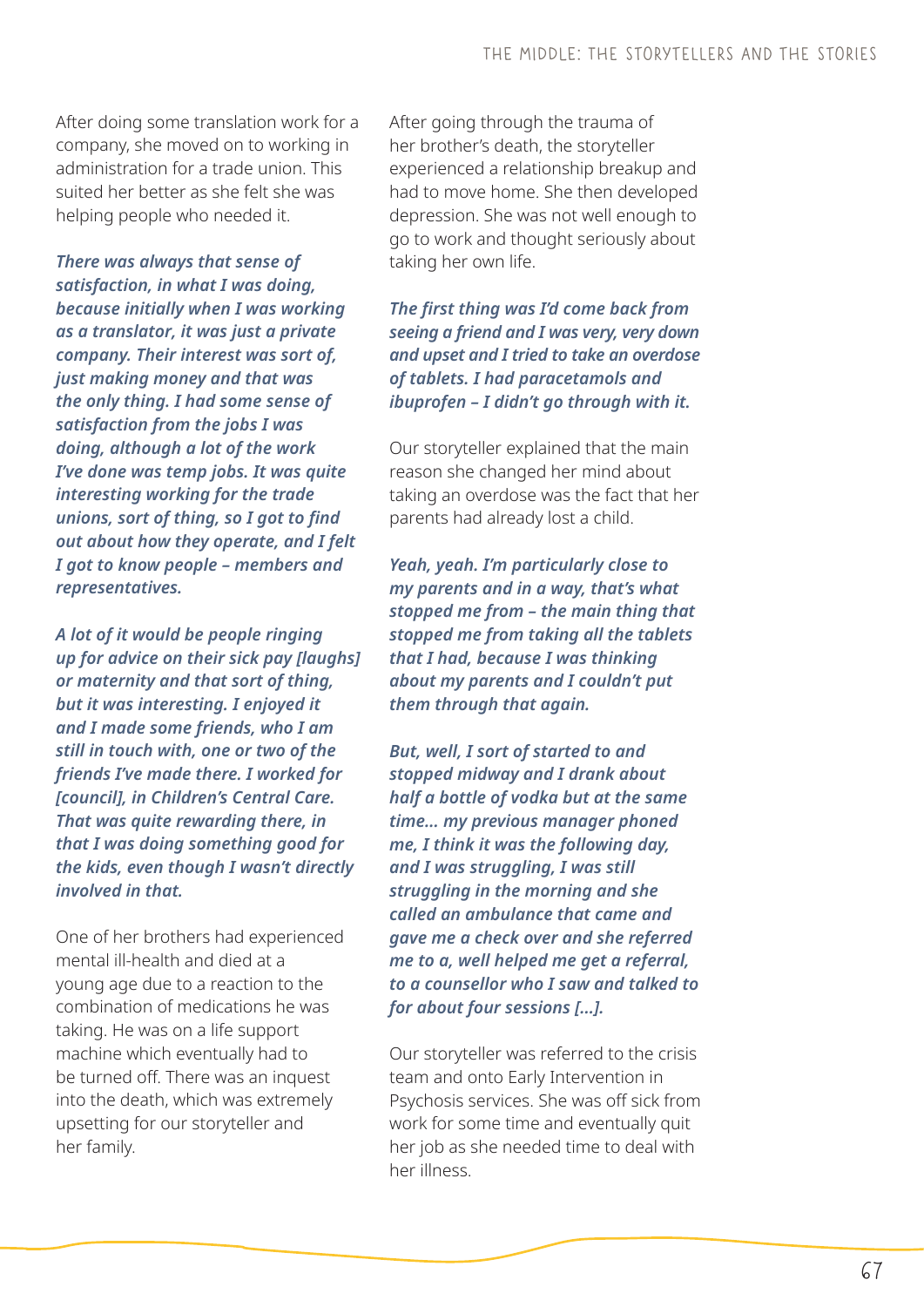*Yes, that's it. They referred me to a crisis team and a couple of people came round and gave me an interview. My work, I think, referred me to a counsellor, so I had a few sessions with a counsellor, I didn't always… I missed a couple of sessions because I wasn't feeling well enough to go, she said I ought to have gone [laughs], but yes at the time, I didn't.* 

*So, and then, yes, I think the crisis team (over-speaking) then I was sort of assigned to [support worker] [laughs]. And yes, my life changed for the better and I didn't have any idea about what… Well, initially and she was helping me with day-to-day things and encouraging me to go out more and going to college [laughs]. That was a big challenge, as well.*

Our storyteller formed a close and trusting relationship with her support worker and brought her along to both interviews with us. The support worker had encouraged her to join creative writing and art classes. Although she was reluctant at first because of her shyness, she now regularly attends and gets a lot of satisfaction from them.

*They dragged me to college, yes, and getting home and helping me enrol on the course, which I, yes, I totally enjoyed. I think I was, at first, I found it difficult being with other people at that moment, I was kind of, had all these sort of paranoias, I was really paranoid. [Laughs]. And I was getting paranoid about everything, but I kept going and yes, I enjoyed it. And I've been able to sort of explore my creative side, which I hadn't had the opportunity, or time to do previously. So, I've enjoyed doing that and meeting some of the people.*

Although she found the social aspect of attending workshops difficult initially, she persevered and this has become easier. She now gets pleasure from meeting with the other people on the course.

*Yes, I'm doing some drawing, which I used to like doing at school and I had to give it up at school because of the option system, but, yes, I've been looking… got into drawing and we've done some painting, as well. And it's a mixture of people, different levels of course, yes. So it's interesting to see, everybody's got different styles.*

Art therapy and a creative writing workshop have helped her explore her past, enabling her to make some sense of it and come to terms with the trauma and upset she experienced.

*I found the art therapy a useful way to express myself. It mainly focused on my past, I think it associated with my past, what I had been through rather than what I'm feeling now or in the future.*

After being unwell, the storyteller described how being out in the open connects her to her childhood growing up in the country and helps her to find her spiritual side.

*So I think sort of part of it was growing up in the countryside and now sort of since having depression, it's nice going… I like going out for walks in the park or such things, which is good for my mental health. And I've become more interested in the trees and also my spirituality, I sort of see it in different, slightly different way now.*

Appreciating nature, the beauty of trees especially, she found she was looking more at the structures of various trees: